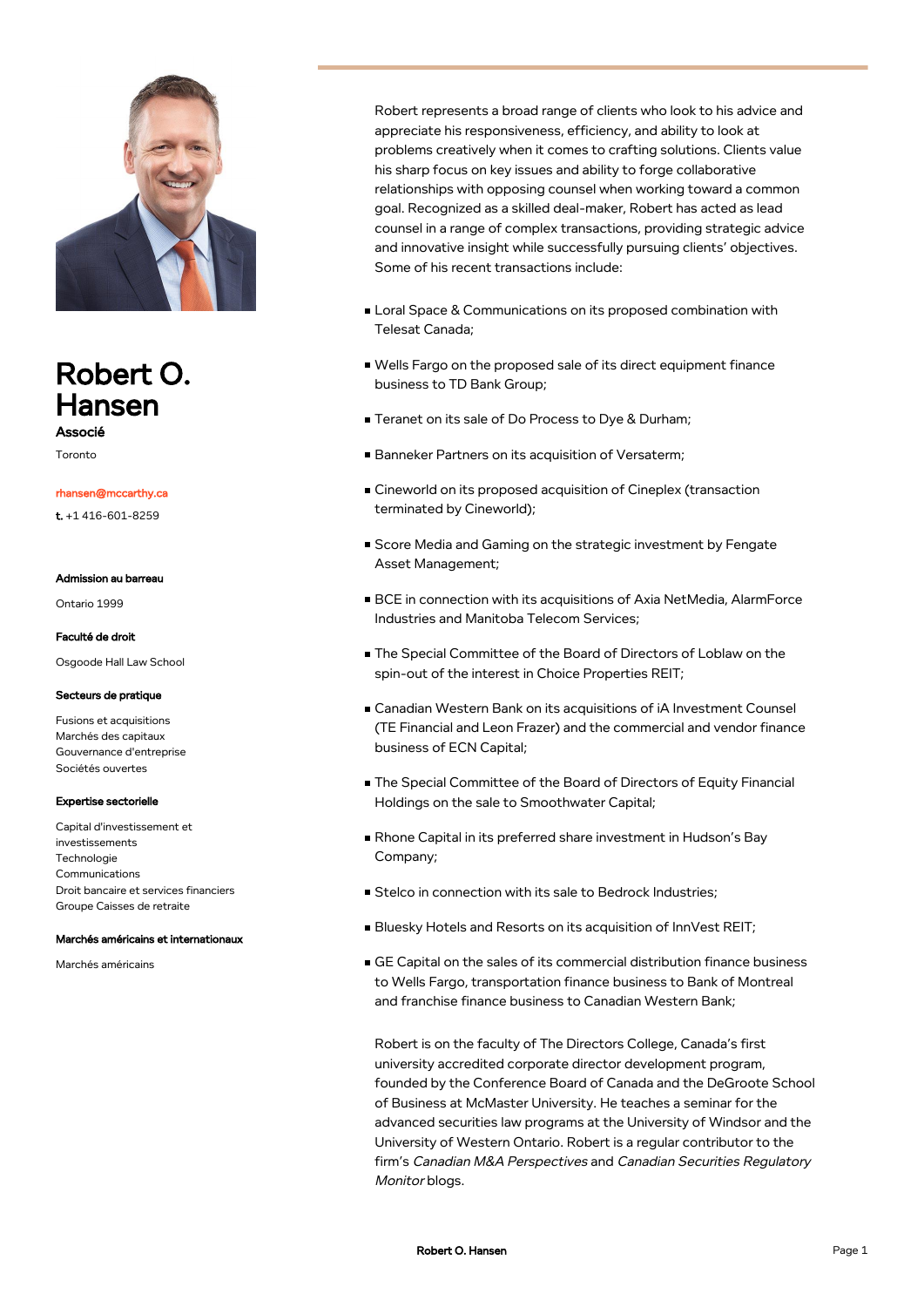# Robert O. Hansen

Associé Toronto

#### rhansen@mccarthy.ca

t. +1 416-601-8259

Robert obtained his Bachelor of Business Administration (Hons.) from the School of Business & Economics at Wilfrid Laurier University in 1993, and his LLB from the Osgoode Hall Law School in 1997. He was called to the Ontario bar in 1999.

## Technically proficient and has a very good approach to negotiations and deal making.

— CLIENT, CHAMBERS CANADA

Robert represents a broad range of clients who look to his advice and appreciate his responsiveness, efficiency, and ability to look at problems creatively when it comes to crafting solutions. Clients value his sharp focus on key issues and ability to forge collaborative relationships with opposing counsel when working toward a common goal. Recognized as a skilled deal-maker, Robert has acted as lead counsel in a range of complex transactions, providing strategic advice and innovative insight while successfully pursuing clients' objectives. Some of his recent transactions include:

- Loral Space & Communications on its proposed combination with Telesat Canada;
- Wells Fargo on the proposed sale of its direct equipment finance business to TD Bank Group;
- Teranet on its sale of Do Process to Dye & Durham;
- Banneker Partners on its acquisition of Versaterm;
- Cineworld on its proposed acquisition of Cineplex (transaction terminated by Cineworld);
- Score Media and Gaming on the strategic investment by Fengate Asset Management;
- BCE in connection with its acquisitions of Axia NetMedia, AlarmForce Industries and Manitoba Telecom Services;
- The Special Committee of the Board of Directors of Loblaw on the spin-out of the interest in Choice Properties REIT;
- Canadian Western Bank on its acquisitions of iA Investment Counsel (TE Financial and Leon Frazer) and the commercial and vendor finance business of ECN Capital;
- The Special Committee of the Board of Directors of Equity Financial Holdings on the sale to Smoothwater Capital;
- Rhone Capital in its preferred share investment in Hudson's Bay Company;
- Stelco in connection with its sale to Bedrock Industries;
- Bluesky Hotels and Resorts on its acquisition of InnVest REIT;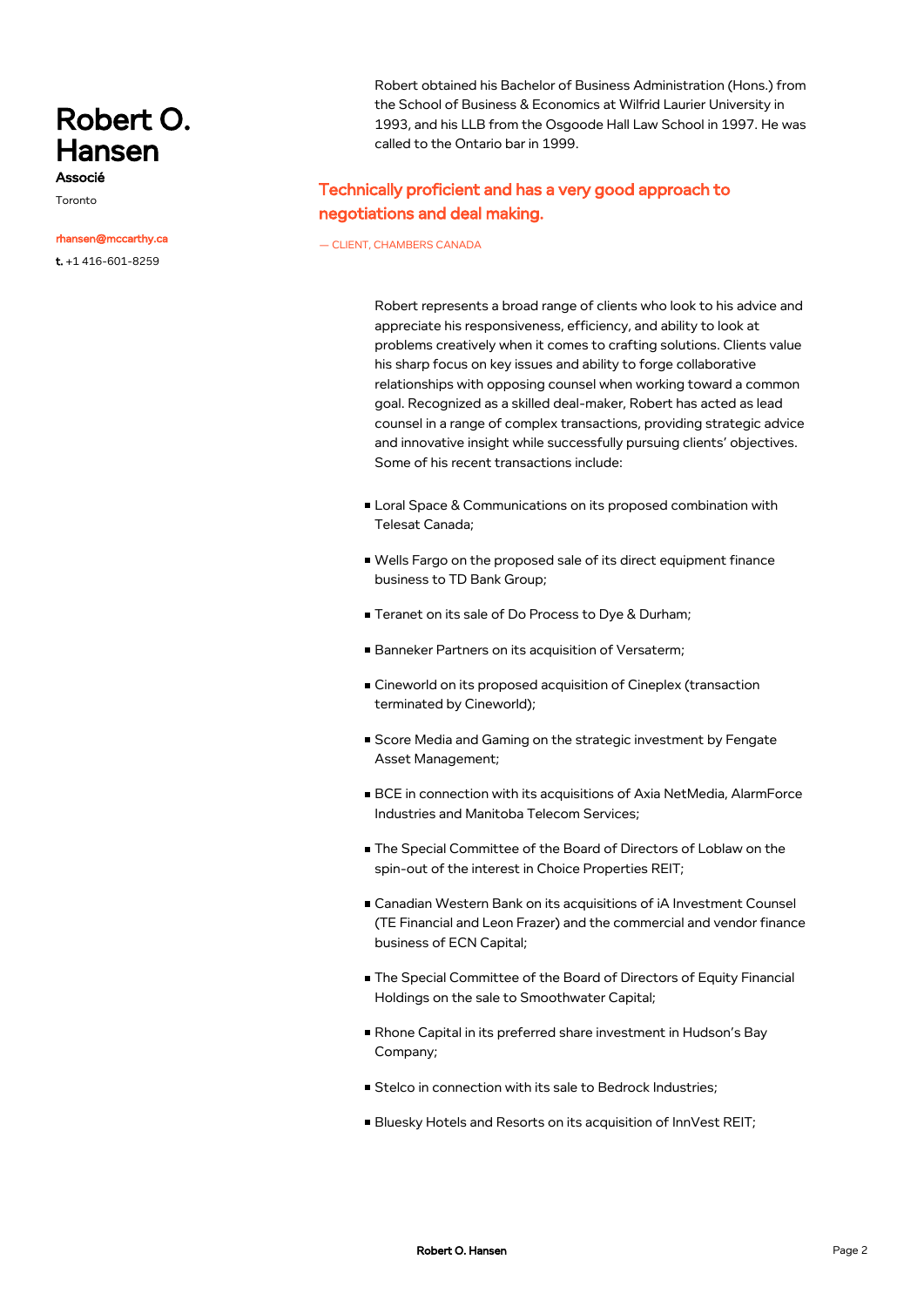# Robert O. Hansen

Associé Toronto

#### rhansen@mccarthy.ca

t. +1 416-601-8259

GE Capital on the sales of its commercial distribution finance business to Wells Fargo, transportation finance business to Bank of Montreal and franchise finance business to Canadian Western Bank;

Robert is on the faculty of The Directors College, Canada's first university accredited corporate director development program, founded by the Conference Board of Canada and the DeGroote School of Business at McMaster University. He teaches a seminar for the advanced securities law programs at the University of Windsor and the University of Western Ontario. Robert is a regular contributor to the firm's Canadian M&A Perspectives and Canadian Securities Regulatory Monitor blogs.

Robert obtained his Bachelor of Business Administration (Hons.) from the School of Business & Economics at Wilfrid Laurier University in 1993, and his LLB from the Osgoode Hall Law School in 1997. He was called to the Ontario bar in 1999.

## Prix et distinctions

### Chambers Canada

Leading Lawyer: Corporate/Commercial - Ontario

## Lexpert Special Edition: Finance and M&A

Leading Lawyer

Lexpert Special Edition: Technology and Health Sciences Leading Lawyer

## The Canadian Legal Lexpert Directory

Leading Lawyer: Corporate Finance & Securities; Mergers & Acquisitions

## IFLR 1000 Guide to the World's Leading Financial Law Firms

Market Leader: M&A, Banking, Investment Management, Technology & Telecommunications, Construction & Materials

### Acritas Stars

"Stand-out lawyer"

### Lexpert Rising Stars - 2008

Rising Star: Leading Lawyer Under 40

### Best Lawyers in Canada

Leading Lawyer: Mergers and Acquisitions Law

## Mandats récents